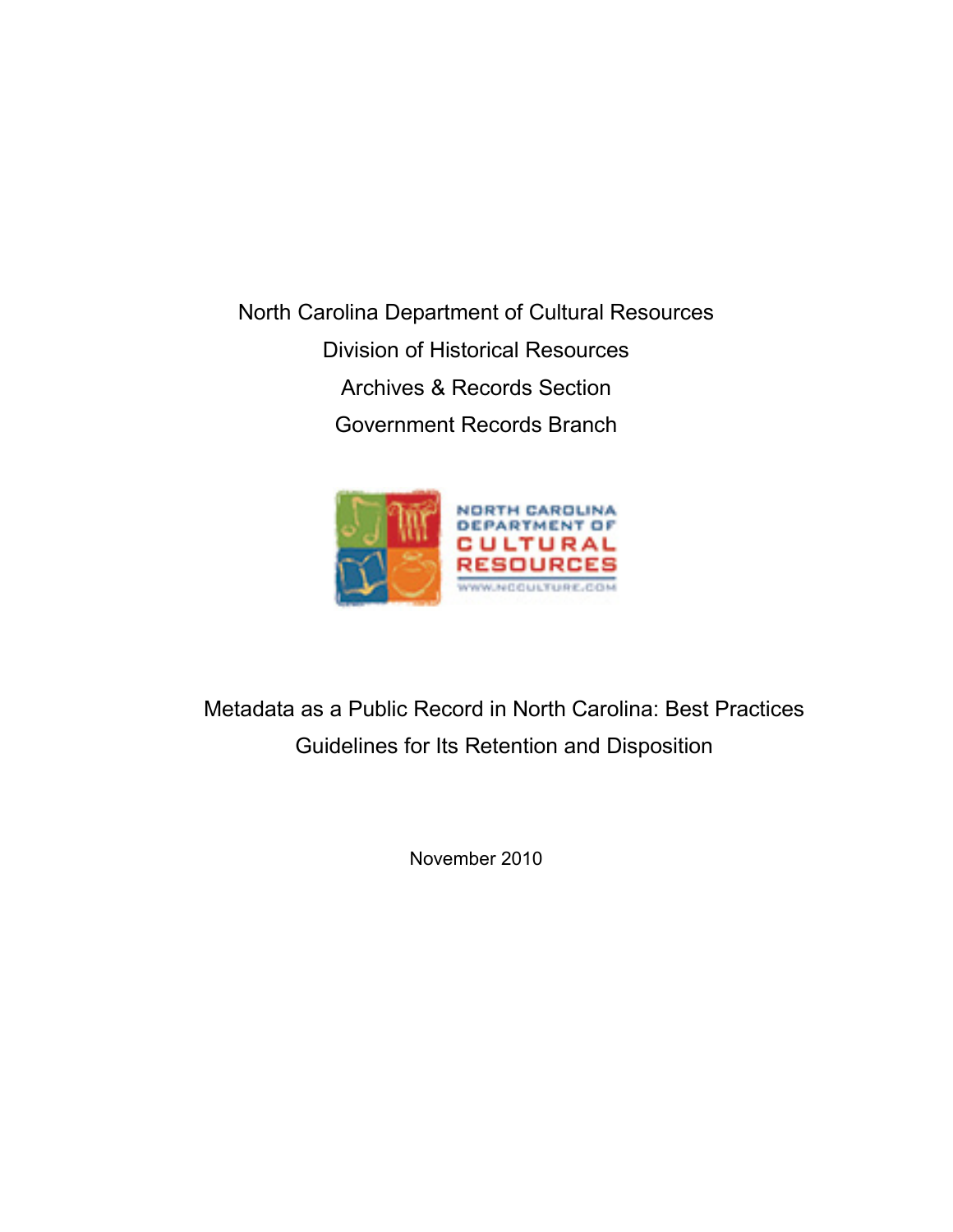| Α.           |
|--------------|
| В.           |
| $\mathsf{C}$ |
|              |
|              |
|              |
|              |
|              |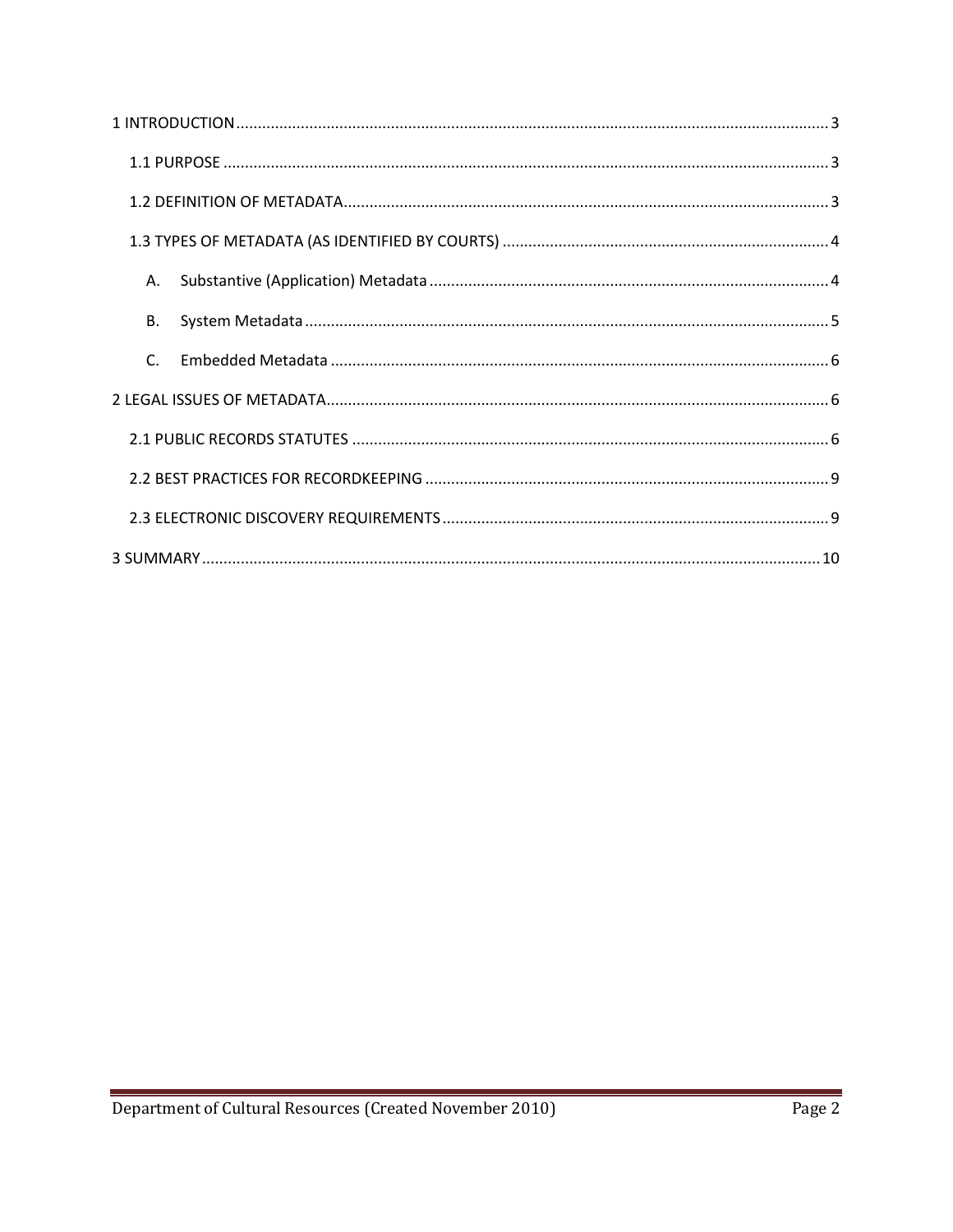# <span id="page-2-0"></span>**1 INTRODUCTION**

# <span id="page-2-1"></span>**1.1 PURPOSE**

ı

This document is intended to offer guidance to government employees about the management and retention of metadata under North Carolina's public records laws and state and federal discovery rules for civil litigation. The goal is to provide information and guidance for public employees to understand their responsibilities and liabilities related to metadata.

# <span id="page-2-2"></span>**1.2 DEFINITION OF METADATA**

Metadata is structured information that describes, explains, and/or locates an electronic file. Metadata provides answers to questions like "what is it," "where did it come from," and "who created it"?

Different disciplines have developed special definitions for the term "metadata." In the legal community, the term has been defined as "a variety of data associated with electronic documents or files."<sup>[1](#page-2-3)</sup> In the library and archival communities, the term has a slightly different definition—data used to describe the context, content, and structure of materials.

Examples of metadata include a file's name, its author[s], dates of creation, last access or modification dates, and its modification history. Most metadata is automatically generated when a file is created and saved. This includes information that is logged by a computer in order to store and retrieve a file or aid in its searchability. Other metadata is manually generated by the user in order to provide context and information about the file. Metadata can assist a software application by, for example, automatically understanding the language in which a document is typed or through the utilization of cell formulae in spreadsheets.

<span id="page-2-3"></span><sup>&</sup>lt;sup>1</sup> Millonzi, Kara, "Is Metadata a Public Record?: Part 1", posted Thursday, March 4, 2010, accessed July 17, 2010. UNC School of Government, Coats' Cannons: NC Local Government Law Blog, http://sogweb.sog.unc.edu/blogs/localgovt/?p=1984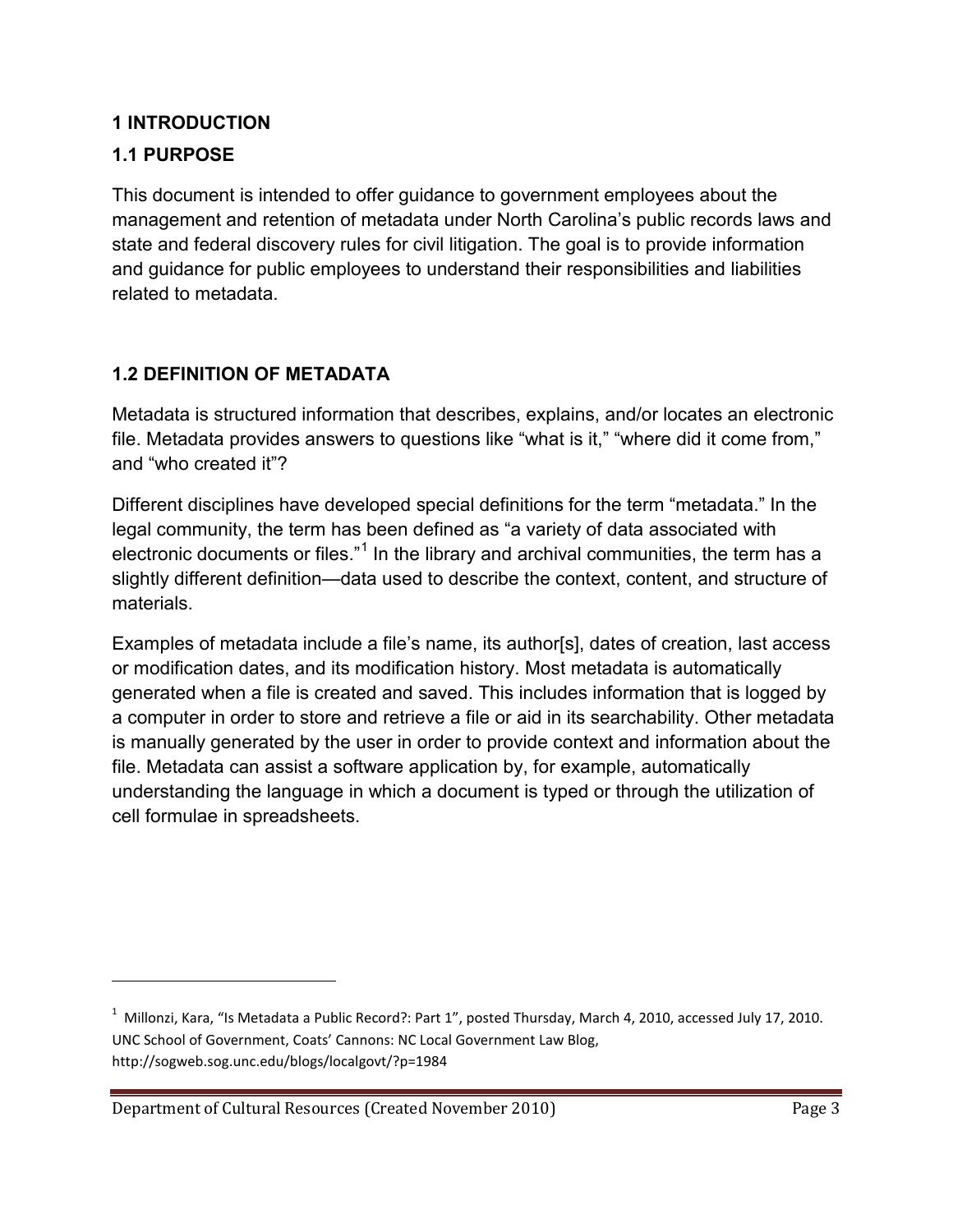## <span id="page-3-0"></span>**1.3 TYPES OF METADATA (AS IDENTIFIED BY COURTS)**

North Carolina courts have not directly addressed issues related to metadata in either the civil discovery context or the public records context. There are several court cases in other states, however, that have addressed litigants' civil discovery requirements related to metadata. And, to date, a few courts in other jurisdictions have analyzed the application of their states' public records law requirements to metadata. These courts generally have catalogued the various types of metadata in one of three categories. Although slightly misaligned with archival and academic categories of metadata, the courts' distinctions may prove legally significant in analyzing how metadata must be treated by litigants in civil litigation and whether or not metadata, or certain types of metadata, constitute a public record and therefore must be managed according to the General Statutes and applicable agency records retention and disposition schedules.<sup>[2](#page-3-2)</sup> The courts have identified the following three categories:

#### <span id="page-3-1"></span>*A. Substantive (Application) Metadata* Any changes to an electronic file produce what is called "substantive metadata." Substantive metadata is automatically captured within a file when the file's content is changed after changes or additions are manually made. For instance, when a user employs "track changes" in a Microsoft Word document, the application stores information about those changes as substantive

#### into existing DUN responsibilities, services existing services, have accomplished the fol-. Offered workshops and tutorials to Tested and implemented tools for t electronic files Developed guidelines to support dis Worked collaboratively within DCR

*Substantive metadata is information stored about the content of a file, such as the "track changes" feature in documents.* 

| General<br>Summary |                                        |
|--------------------|----------------------------------------|
|                    | bluegill, jpg                          |
| Type of file:      | JPEG Image                             |
| Opens with:        | Windows Picture and F<br>Change        |
| Location:          | D:\ANIMALS                             |
| Size:              | 6.19 MB (6,500,927 bytes)              |
| Size on disk:      | 6.20 MB (6,502,400 bytes)              |
| Created:           | Thursday, January 28, 2010, 6:33:27 AM |
| Modified:          | Thursday, January 28, 2010, 6:33:27 AM |
| Accessed:          |                                        |
| Attributes:        | Read-only<br>Hidden<br>Archive         |
|                    |                                        |

*System metadata for a jpeg image file, displayed through properties window of the file.*

ı

<span id="page-3-2"></span> $2$  www.stateschedules.ncdcr.gov.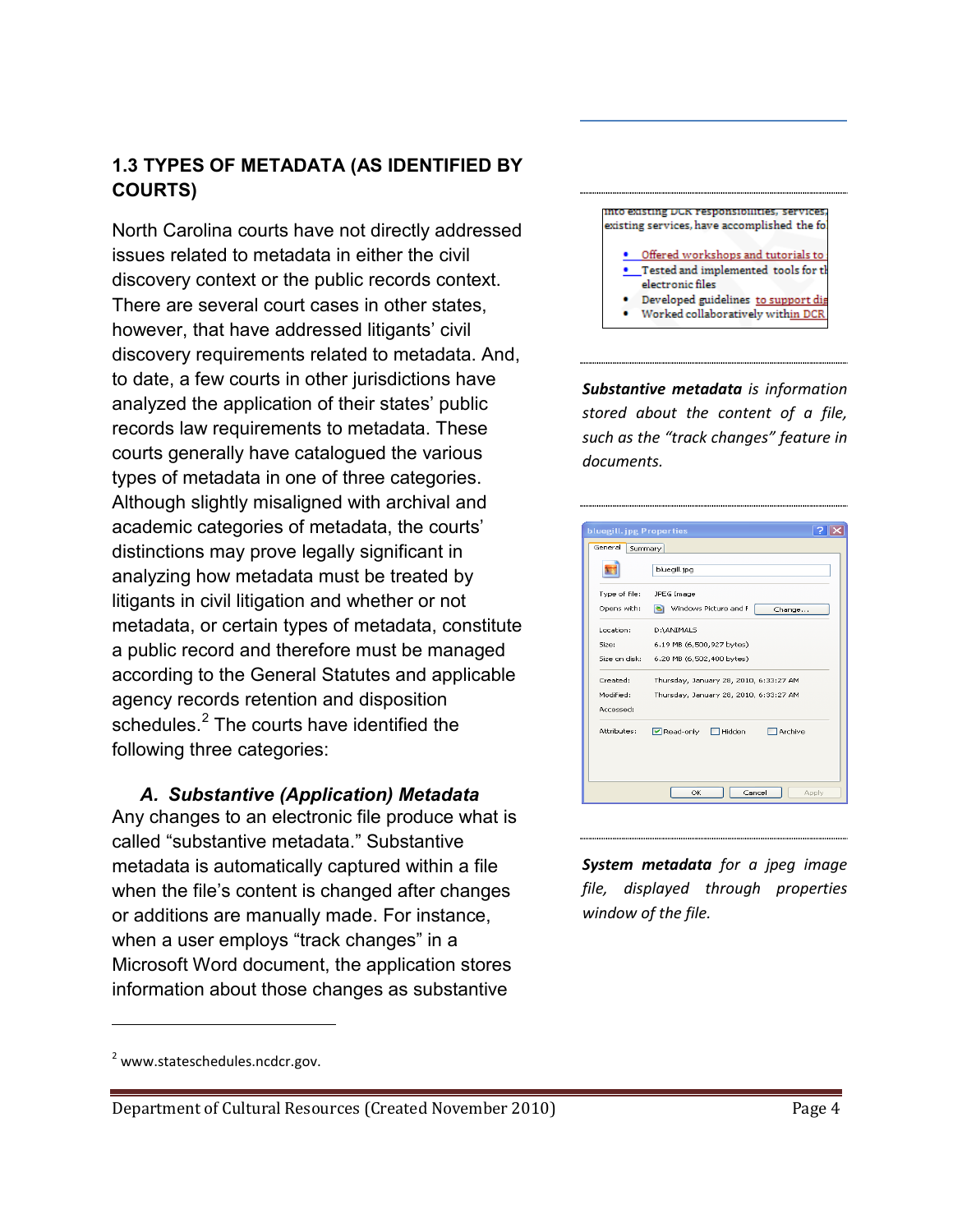metadata. This metadata remains connected to the file and continues to be added to that file as changes are made throughout its life. Thus, the history of a file's entire existence—from creation to the end of its active life—can be interpreted through the substantive metadata.

Substantive metadata can be thought of as part of the interior structure of a home. Even if you paint over the wallpaper, the history of the house remains beneath it (you can scrape off the paint and still see the wallpaper).

#### *B. System Metadata*

<span id="page-4-0"></span>System metadata is information about an electronic file that is created automatically by a computer. It is information about the file's structure that the computer needs to locate and render it. Date and time of creation, e-mail header data, file name, file type (the suffix, such as ".doc"), author[s] names or initials, and date of last modification or access are

| <b>bluegill.jpg Properties</b><br>General<br>Summary |                                                       |
|------------------------------------------------------|-------------------------------------------------------|
|                                                      |                                                       |
|                                                      | bluegill.jpg                                          |
| Type of file:                                        | JPEG Image                                            |
| Opens with:                                          | Windows Picture and F<br>Change                       |
| Location:                                            | D:\ANIMALS                                            |
| Size:                                                | 6.19 MB (6,500,927 bytes)                             |
| Size on disk:                                        | 6.20 MB (6,502,400 bytes)                             |
| Created:                                             | Thursday, January 28, 2010, 6:33:27 AM                |
| Modified:                                            | Thursday, January 28, 2010, 6:33:27 AM                |
| Accessed:                                            |                                                       |
| Attributes:                                          | <b>▽</b> Read-only<br>$\Box$ Hidden<br><b>Archive</b> |
|                                                      |                                                       |
|                                                      |                                                       |
|                                                      |                                                       |

*System metadata for a jpeg image file, displayed through properties window of the file*

examples of system metadata. Like substantive metadata, system metadata continues to be updated as changes and transfers are made throughout an electronic file's life.

System metadata is more like the frame of the house. The foundation of the house has to "understand" how the frame comes together for it to be sufficiently strong and remain standing. If a significant change is made to the frame, this will likely affect the house's overall structure/foundation. The same is true of system metadata. If a significant change is made to the system metadata, the computer may not know what to do with the file anymore.

For example, if the file type—which identifies the file's basic structure—is changed manually by renaming the file (e.g., ".jpg" is renamed ".gif"), the computer may not know how to render—or open—that file any longer.

Some system metadata are hidden from normal view, and must be opened or accessed in special ways depending on the type of file.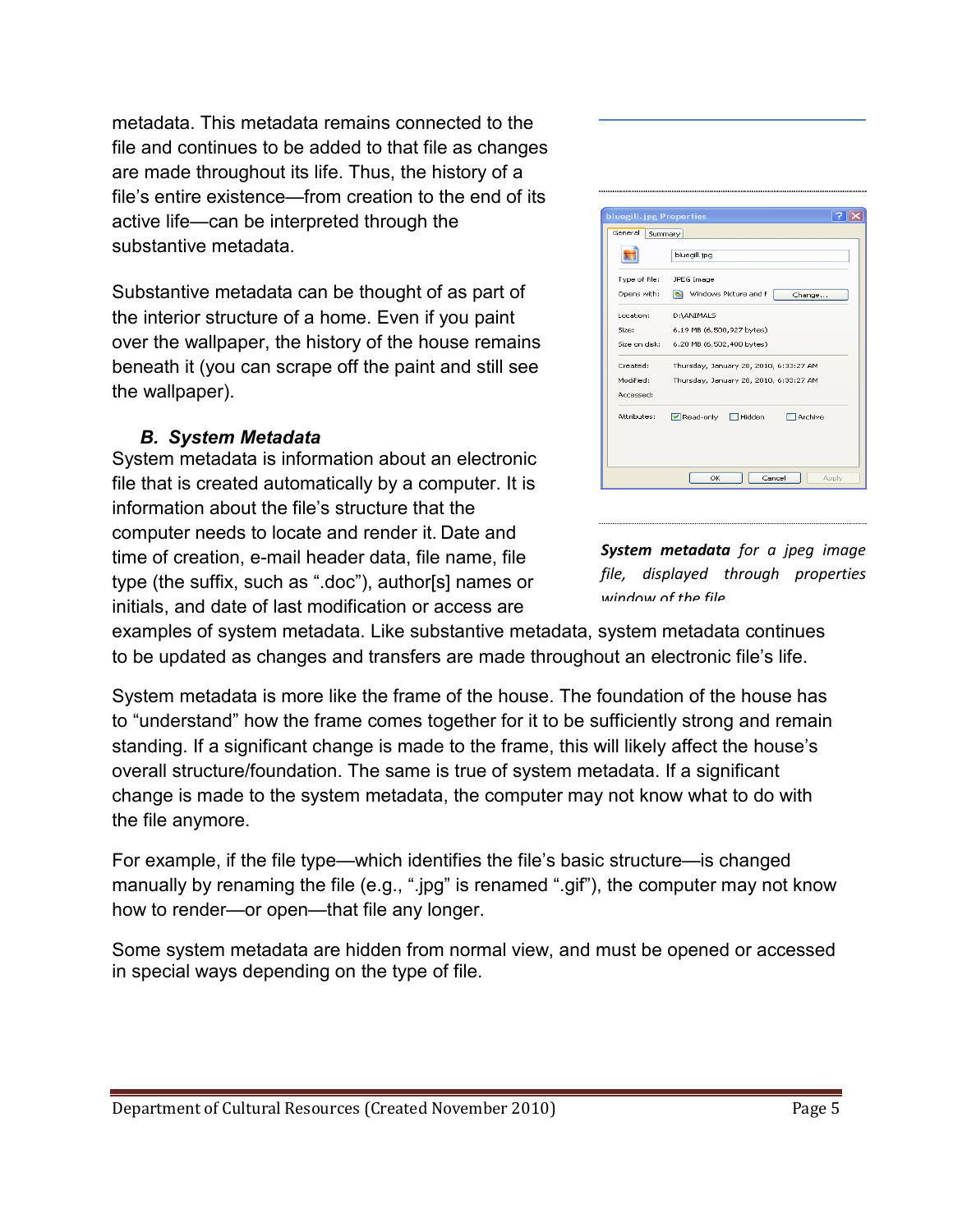#### <span id="page-5-0"></span>*C. Embedded Metadata*

Embedded metadata generally is manually created by the user. Embedded metadata includes information such as cell formulae in spreadsheets, hyperlinks, and some database information. Users can also augment a file's embedded metadata, if they choose, by adding information to the properties portion of some. This metadata may not be visible simply by looking at the file, but it does provide details about the file's functionality, usability, and comprehension.

While these three categories are fairly clear, there currently are not precise answers as to which metadata categories as a whole are or are not included in the public record in North Carolina. Consequently, the discussion about what type(s) of metadata does or does not need to be retained must remain at the level





*Embedded metadata is information that is manually created by the user to help identify or clarify the content of a file. An example, in the form of formula data, can be seen above.*

of the specific metadata element (i.e., cell formulae, file name, date modified, etc.).

# <span id="page-5-1"></span>**2 LEGAL ISSUES OF METADATA**

### <span id="page-5-2"></span>**2.1 PUBLIC RECORDS STATUTES**

ı

Currently, no North Carolina case law addresses the issue of metadata as public record. However, North Carolina broadly defines a public record, and it is very probable that, because of this broad definition, at least some metadata may constitute a public record in North Carolina. G.S. 132-1 defines public records as including "all . . . electronic dataprocessing records . . . regardless of physical form or characteristics . . . made or received pursuant to law or ordinance in connection with the transaction of public business."[3](#page-5-3)

The value of certain metadata is probably the core issue with regards to public records requirements. Some metadata are crucial for a computer to render a file and for individuals to understand its contents, and therefore should be considered part of the record itself and subject to the public records law. In other words, any metadata

Department of Cultural Resources (Created November 2010) Page 6

<span id="page-5-3"></span><sup>&</sup>lt;sup>3</sup> http://www.ncleg.net/EnactedLegislation/Statutes/HTML/ByChapter/Chapter\_132.html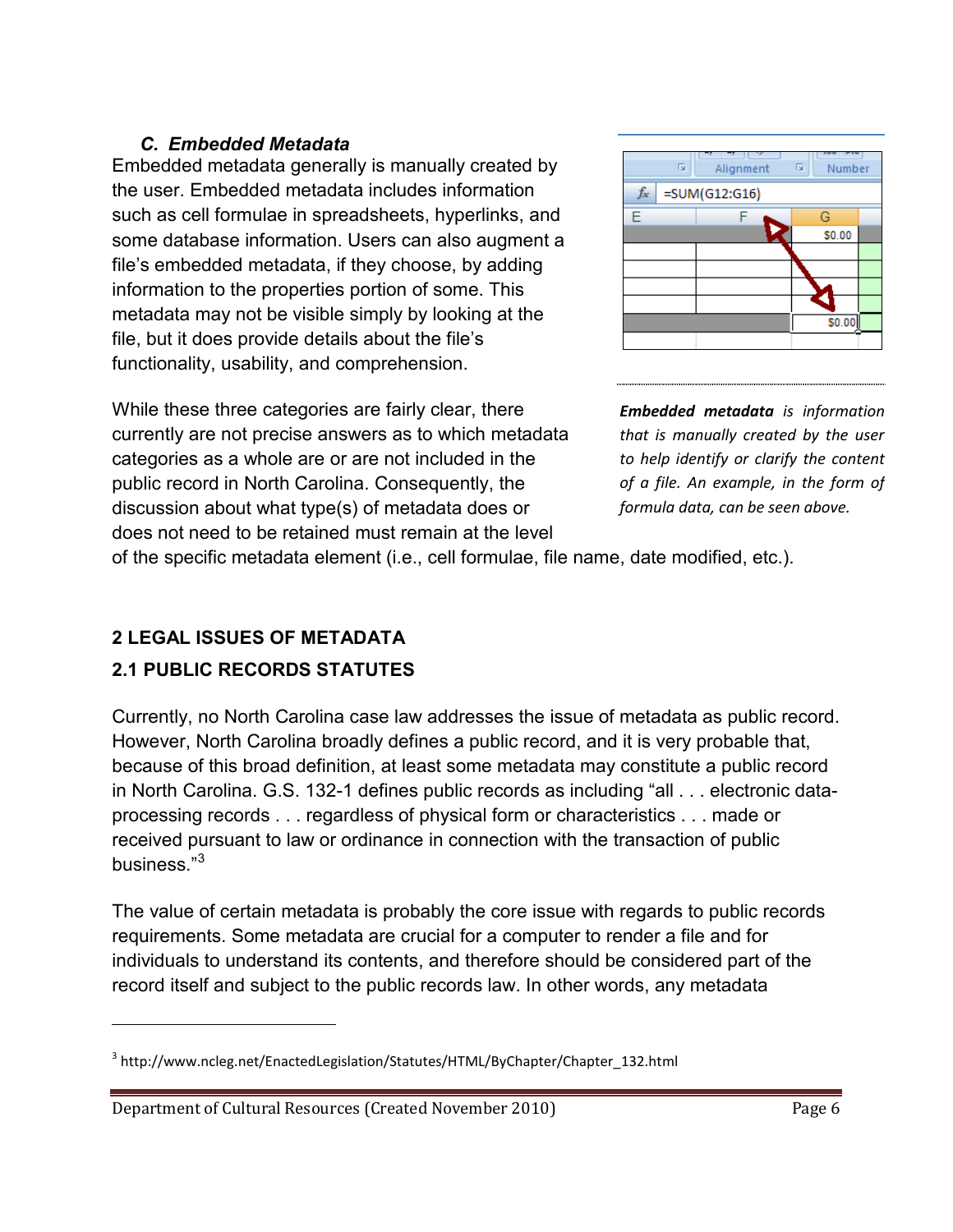required or useful in making a public record "complete" may be created, managed, and considered part of the public record. Employees should most likely keep and manage this data in the same manner and length of time they retain the corresponding record.

Examples of potentially essential (required) metadata include:

- E-mail header information which details the path a message takes. This metadata is usually hidden from a user's view and does not necessarily print when e-mail is printed.
- File creator name
- Date created
- Title (stored as the file name)<sup>[4](#page-6-0)</sup>
- Cell formulae for spreadsheets created with spreadsheet software where the number in the cell is generated by a formula that is typically not displayed, e.g. spreadsheets generated in Microsoft Excel™.

Information that is considered integral to providing authenticity and context, such as email headers, will likely be considered substantive to the record. Whereas, information that is not useful in providing authenticity and context, such as track changes will likely not be considered substantive to the record. Following this logic, employees can make a few assumptions about required metadata. For instance, the following information may be integral to providing authenticity and context for the record, and thus may need to be created and retained:

- Creator name
- Creation date
- Title (stored as the file name)
- Cell formulae for spreadsheets

The following pieces of information may be nonessential to the record; thus, they may not need to be retained:

- Date of last modification
- Track changes

l

• Other substantive metadata

<span id="page-6-0"></span><sup>&</sup>lt;sup>4</sup> Please refer to Best Practices for File-Naming on North Carolina Government Records Web site, <http://www.records.ncdcr.gov/erecords/default.htm#guide>

Department of Cultural Resources (Created November 2010) Page 7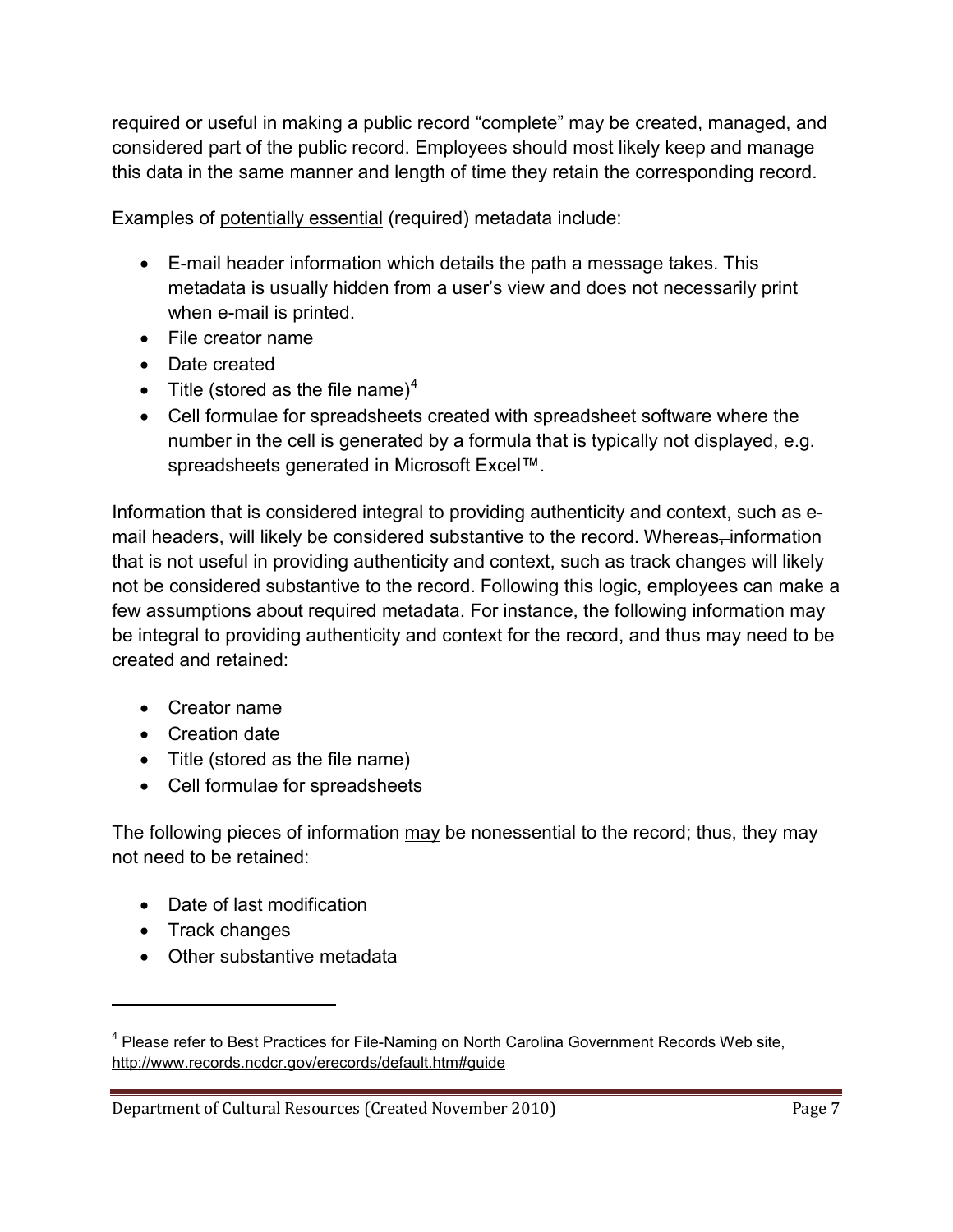Employees should consult the General Schedule for State Agency Records or their agency records retention and disposition schedules for further guidance regarding potential retention of this type of metadata.<sup>[5](#page-7-0)</sup> Employees may also wish to consult David Lawrence's *Public Records Law for North Carolina Local Governments.[6](#page-7-1)*

Just as public records in North Carolina fall under the Department of Cultural Resources (NCDCR) retention and disposition requirements, essential metadata connected with a public record are subject to the same requirements and should be managed accordingly. Guidance can be found in the *General Schedule for State Agency Records at* 

*[http://www.records.ncdcr.gov/schedules/GS\\_2009\\_updateamendment\\_20090831B.pdf.](http://www.records.ncdcr.gov/schedules/GS_2009_updateamendment_20090831B.pdf)*  North Carolina employees should maintain essential metadata (as described herein) as part of the public record. It is important to note that metadata does not typically print and is sometimes "hidden", thus making it more challenging in terms of management and production. This means that employees should not necessarily consider printing and interfiling documents as a retention technique.

**IMPORTANT: These recommendations are not meant to direct public employees to create information or public records they would not normally create. Creating and maintaining all metadata is not feasible, useful, or advised. Employees should commit to maintaining only the metadata that is essential for a file's current use and/or retention.** 

**This is particularly important because any metadata—including modification date, track changes, and other substantive metadata—may be subject to e-discovery. Any public employee may be required to turn over any or all files (along with the related metadata) if requested by the courts during a legal dispute.** 

**The challenge lies in the fact that this area of law is still developing on a case-bycase and context-by-context basis. Therefore, this document, and the guidelines provided herein, may change at any time as the courts provide more specific guidance.**

 $\overline{\phantom{0}}$ 

<span id="page-7-0"></span><sup>&</sup>lt;sup>5</sup> Please refer to the General Schedule for State Agency Records on the North Carolina Government Records Web site at<http://www.records.ncdcr.gov/stateagy.htm#gs> Item GS 130, Data Documentation File.

<span id="page-7-1"></span><sup>6</sup> Lawrence, David M., *Public Records Law for North Carolina Local Governments,* 2009.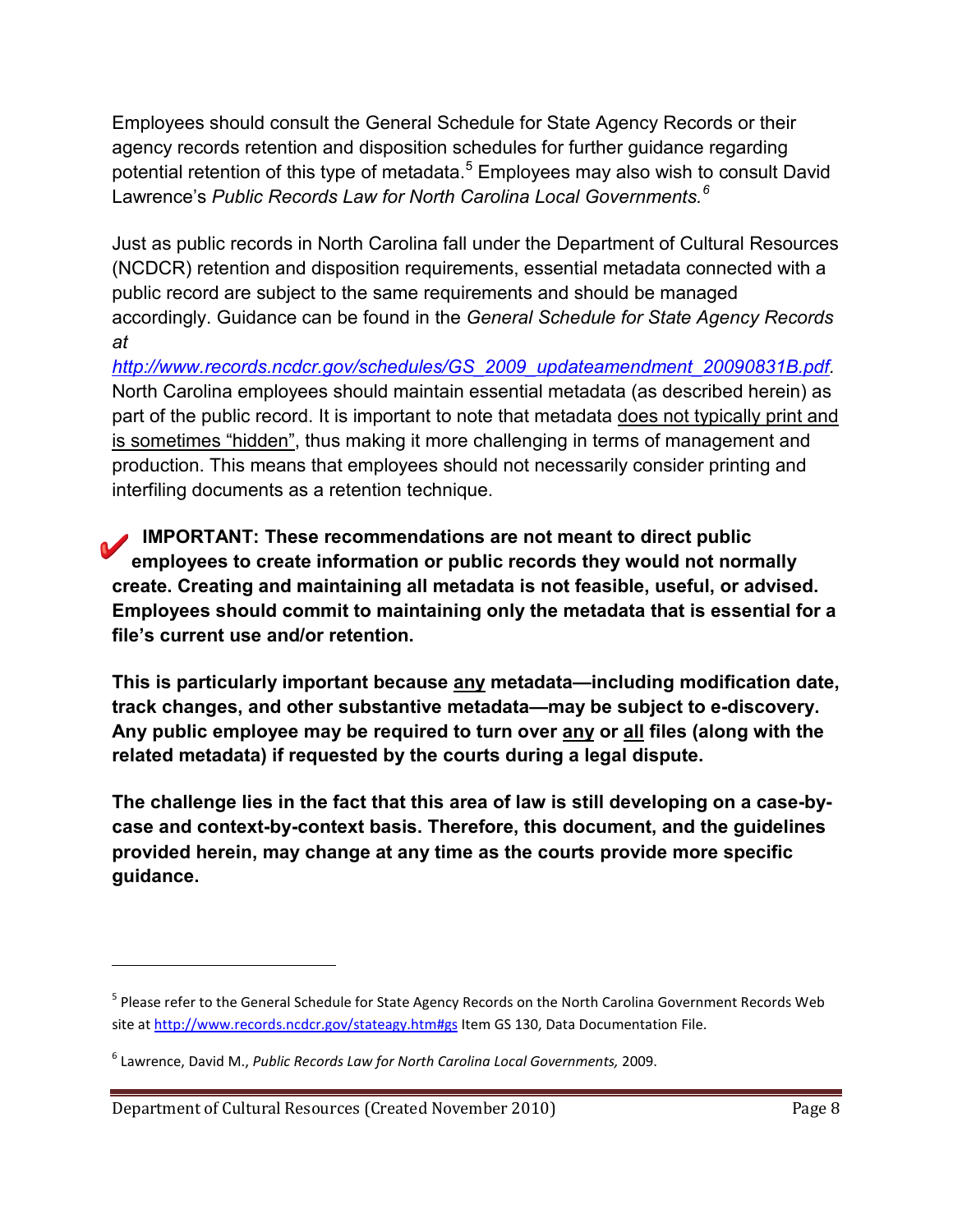## <span id="page-8-0"></span>**2.2 BEST PRACTICES FOR RECORDKEEPING**

Good electronic recordkeeping requires the work of the employees who create, name, and manage files as well as knowledgeable information technology employees. Often the devices on which files are managed are maintained and managed by IT employees. Their job is to manage the hardware, maintain it, back it up, and move files when new hardware needs to be installed. Electronic files, when moved from one storage device to another, inherit the date when they are moved or copied to another storage device. In order to ensure that critical information is not lost, IT professionals should ensure that critical information is not lost when data is transferred. Employees can also help in this effort. Good file naming can help to ensure that creation date is not lost by making the date part of the file name. Also, employees should choose file formats that are supported and documented. For more guidance on formats and file naming, please consult Electronic Records Web page at <http://www.records.ncdcr.gov/erecords/default.htm>

File Naming Tips:

- Use logical names in your schema
- Include the date of the record in the file name
- Do not leave empty spaces in file names. If needed, use an underscore between the words, e.g. file\_naming\_schema\_201008

# <span id="page-8-1"></span>**2.3 ELECTRONIC DISCOVERY REQUIREMENTS**

"Discovery" is a term that is used to describe the period before a trial in a civil lawsuit when each party may request documents and other evidence from the other. Electronic Discovery ("E-discovery") is a term that describes the electronic discovery process—the gathering of electronic information from each of the parties in a lawsuit. When responding to e-discovery requests, employees should consult the attorney for his or her state agency or local government.

For more information, the University of North Carolina's School of Government provides guidance and discussion at<http://sogweb.sog.unc.edu/blogs/localgovt/?s=metadata>. For agencies dealing with litigation or that may experience future litigation that involves an e-discovery request, an excellent resource that provides a detailed analysis of this